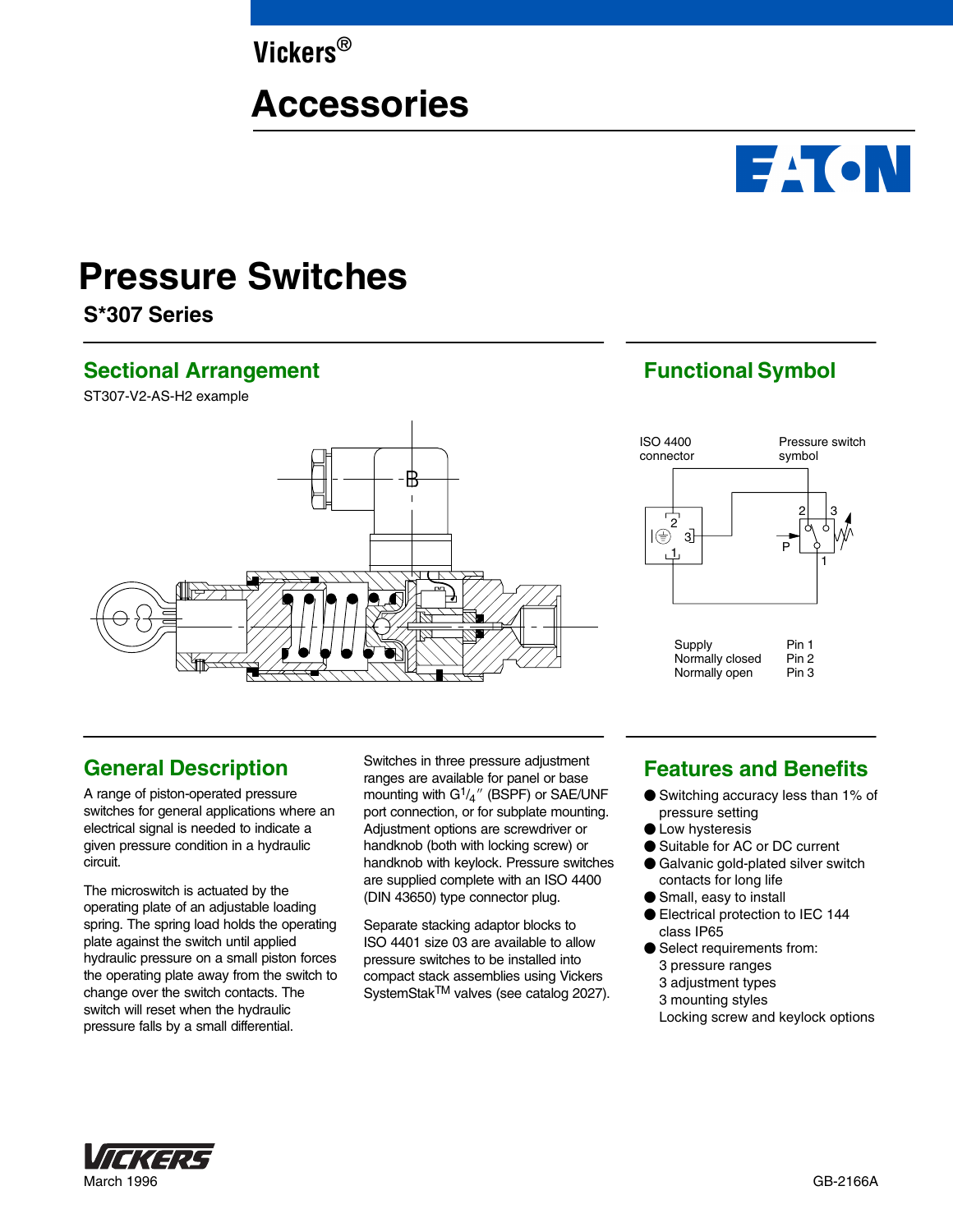

- **switch**  $P = Port P (at A end of block)$
- $A =$  Port A (at A end of block)
- $B =$  Port B (at B end of block)

#### **Design number, 10 series** 4

Subject to change. Installation dimensions unchanged for design numbers 10 to 19 inclusive.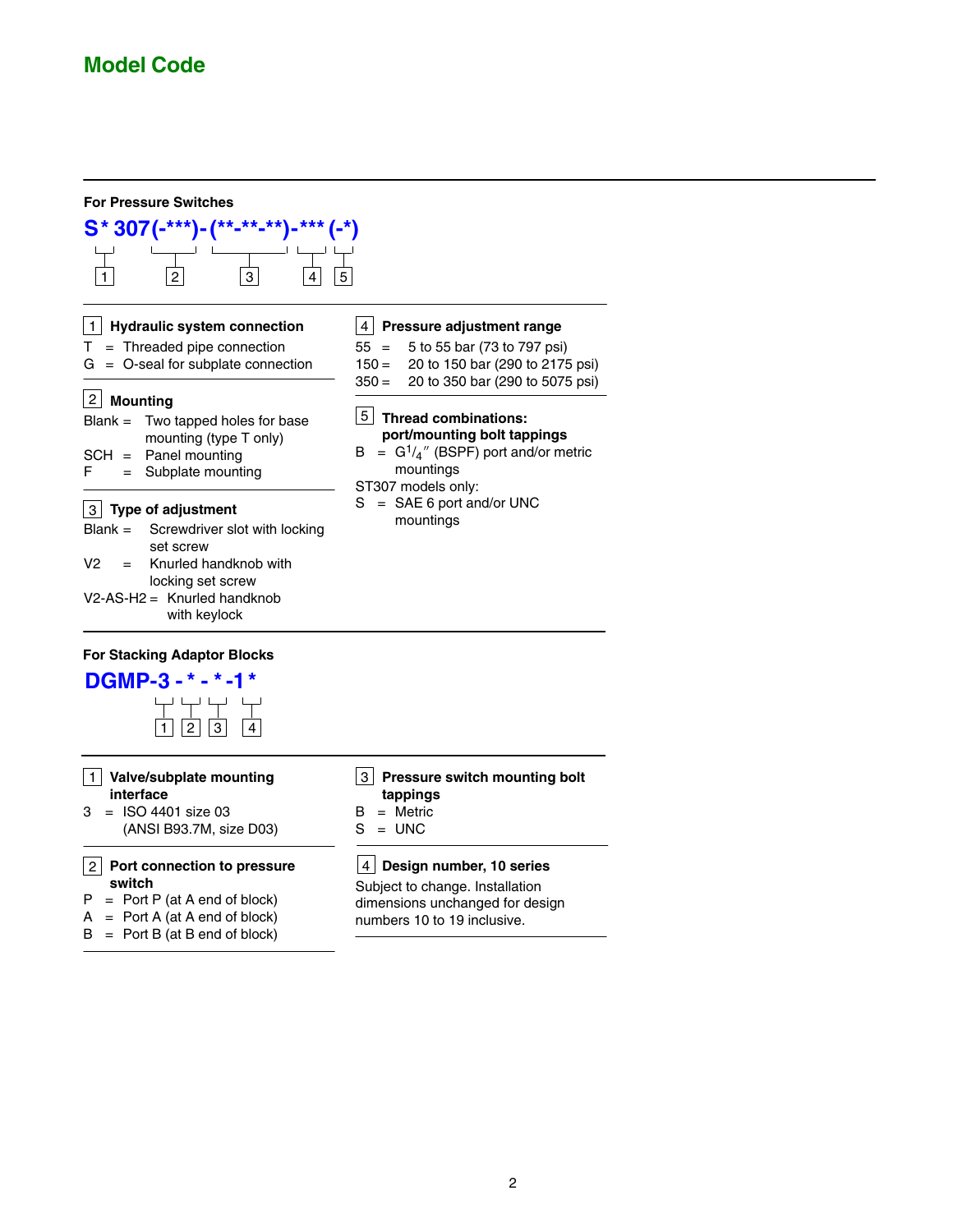# **Operating Data**

#### **Pressure Switches**

| Maximum pressure, all models                                                                                      | 350 bar (5075 psi)                                                                                                                            |
|-------------------------------------------------------------------------------------------------------------------|-----------------------------------------------------------------------------------------------------------------------------------------------|
| Pressure adjustment ranges                                                                                        | See model code position $ 4 $                                                                                                                 |
| Electrical data<br>Current capacity<br>Switching connections<br>Connector plug (supplied)<br>Protection (general) | See "Switching Capacity" below<br>See "Functional Symbol" page 1<br>Female receptacle to ISO 4400 (DIN 43650)<br>IEC 144 class IP65           |
| Microswitch details<br>Type<br>Travel<br>Contacts<br>Protection                                                   | Electromechanical, double-throw<br>$0.5$ mm $(0.020'')$<br>Refined silver, galvanic gold-plated<br>IEC 144 class IP67; dustproof to DIN 40050 |
| Switching repeatability                                                                                           | $1\%$                                                                                                                                         |
| Hydraulic fluids                                                                                                  | Antiwear hydraulic oil or water-in-oil emulsions                                                                                              |
| Fluid temperatures                                                                                                | $-50^{\circ}$ C to +100 $^{\circ}$ C (-58 $^{\circ}$ F to +212 $^{\circ}$ F)                                                                  |
| Main housing materials                                                                                            | Aluminium and brass                                                                                                                           |
| Mass                                                                                                              | $0,62$ kg $(1.4 \text{ lb})$                                                                                                                  |

#### **Stacking Adaptor Blocks**

| Mass | 1 kg (2.2 lb) |
|------|---------------|
|      |               |

#### **Switching Capacity**

AC current

| <b>Voltage</b> | <b>Resistive</b><br>load (A) | Bulb load,<br>metallic filament (A) | <b>Inductive</b><br>load (A) |  |
|----------------|------------------------------|-------------------------------------|------------------------------|--|
| 110 to 125     |                              | 0.5                                 |                              |  |
| 220 to 250     | з                            | 0.5                                 | З                            |  |

#### DC current

| Voltage     | <b>Resistive</b><br>load (A) | <b>Bulb load,</b><br>metallic filament (A) |            | <b>Inductive</b><br>load (A) |
|-------------|------------------------------|--------------------------------------------|------------|------------------------------|
|             |                              | <b>NCA</b>                                 | <b>NOA</b> |                              |
| Up to $15$  | 3.0                          | 3.0                                        | 1.5        | 3.0                          |
| $>15$ to 30 | 3.0                          | 3.0                                        | 1.5        | 3.0                          |
| $>30$ to 50 | 1.0                          | 0.7                                        | 0.7        | 1.0                          |
| $>50$ to 75 | 0.75                         | 0.5                                        | 0.5        | 0.25                         |
| >75 to 125  | 0.5                          | 0.4                                        | 0.4        | 0.05                         |
| >125 to 250 | 0.25                         | 0.2                                        | 0.2        | 0.03                         |

*At normally closed (NC) and normally open (NO) contacts respectively.*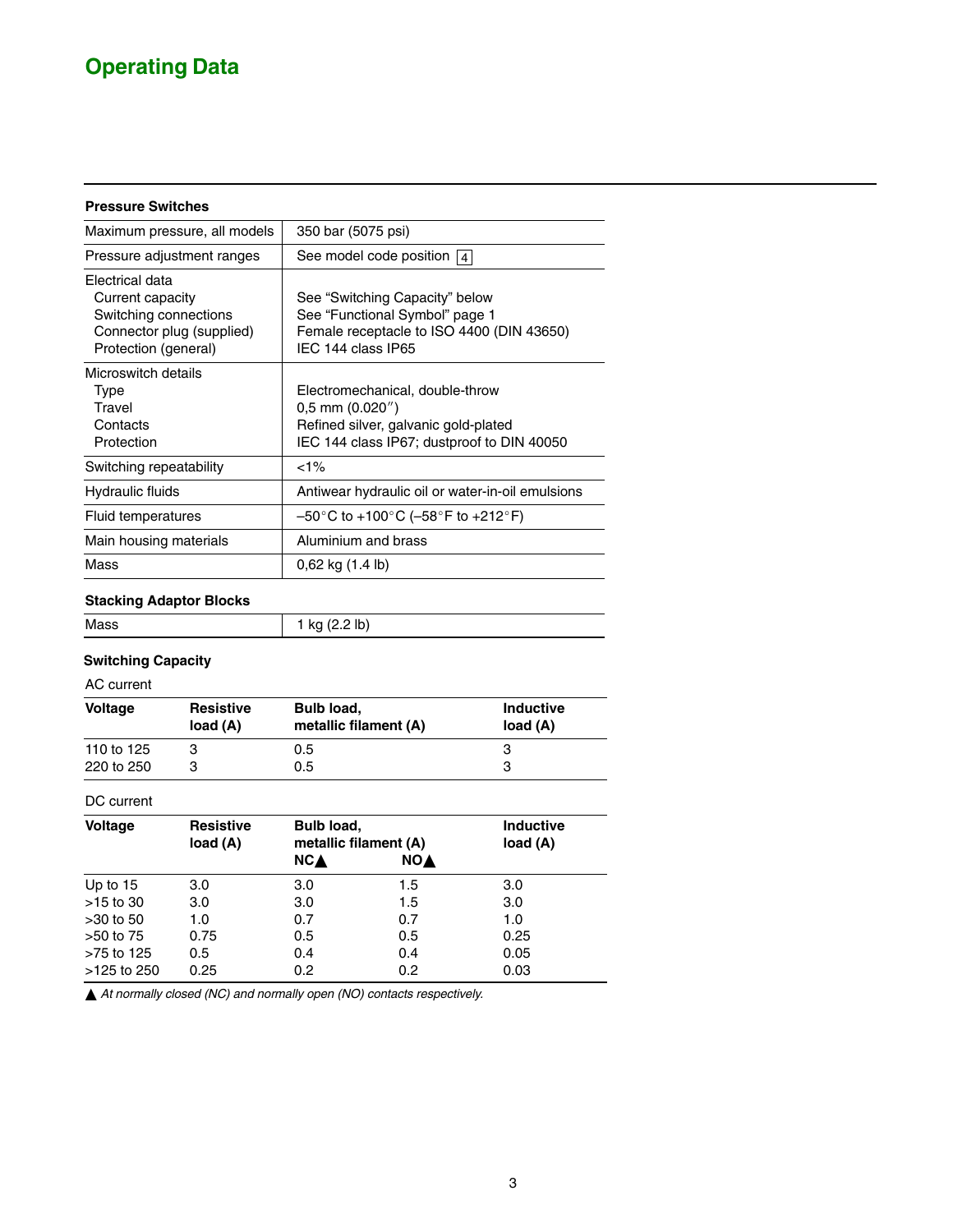#### **Hysteresis Diagrams**

The pressure differential between switching point (on rising pressure) and switch reset point (on falling pressure) varies according to the switching point set pressure.







**Example 2** ("psi" units of pressure) Model S\*307---150 set at 2000 psi Max. reset pressure  $\dots \dots$  . 1910 psi Average reset pressure . . . . . . 1880 psi Min. reset pressure ......... 1860 psi At this level the return pressure differential may vary between approximately 90 and 140 psi, the average being 120 psi.

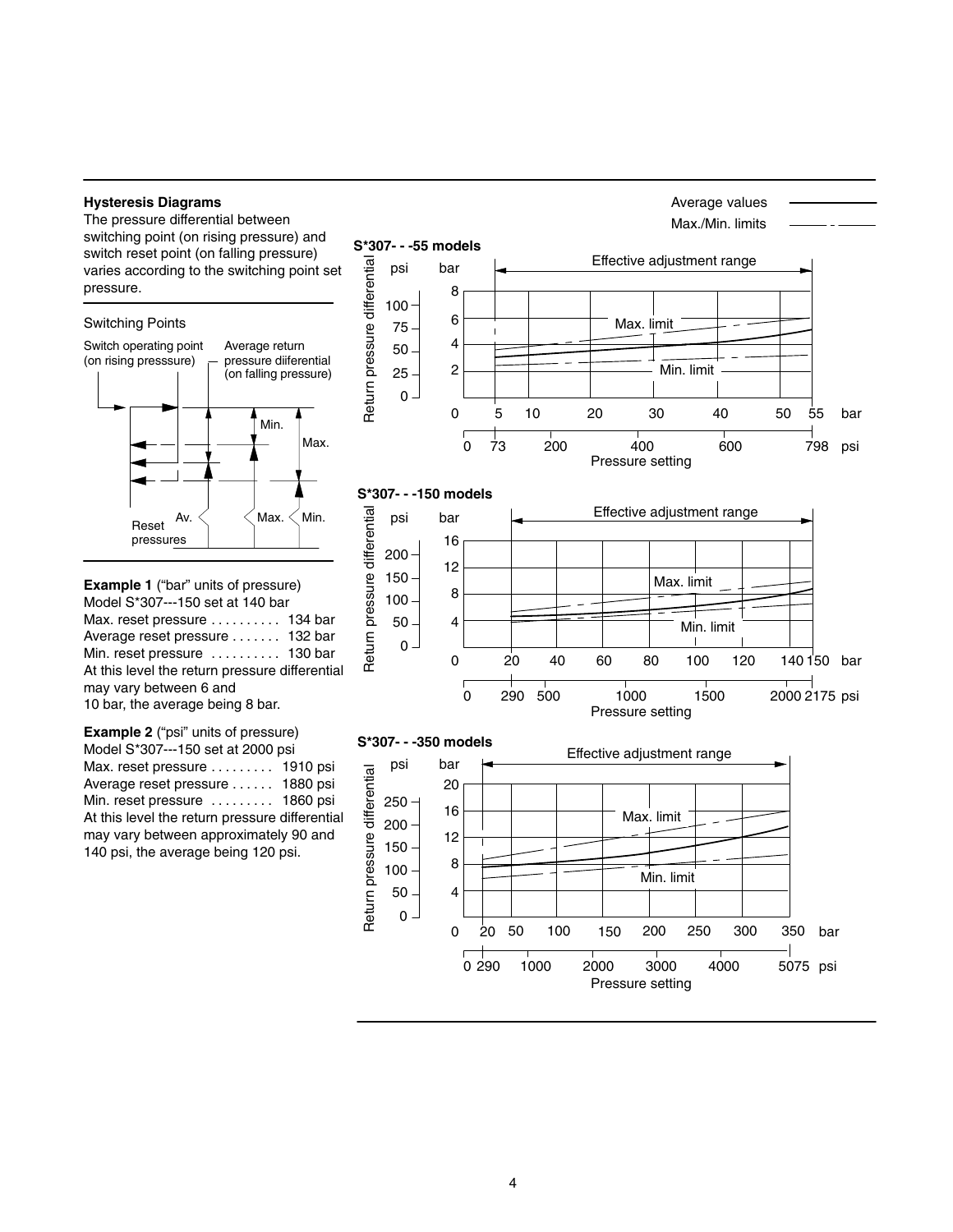# **Installation Dimensions mm (inches)**



With knurled handknob adjuster and locking screw

**ST307-V2-\*\*\*-B ST307-V2-\*\*\*-S**

Dimensions/data not shown are as for



With knurled handknob adjuster and keylock **ST307-V2-AS-H2-\*\*\*-B**

**ST307-V2-AS-H2-\*\*\*-S**

Dimensions/data not shown are as for model above, as applicable.

Key must be inserted and turned to allow adjustment. Adjustment not possible (knob spins freely) when key is removed.

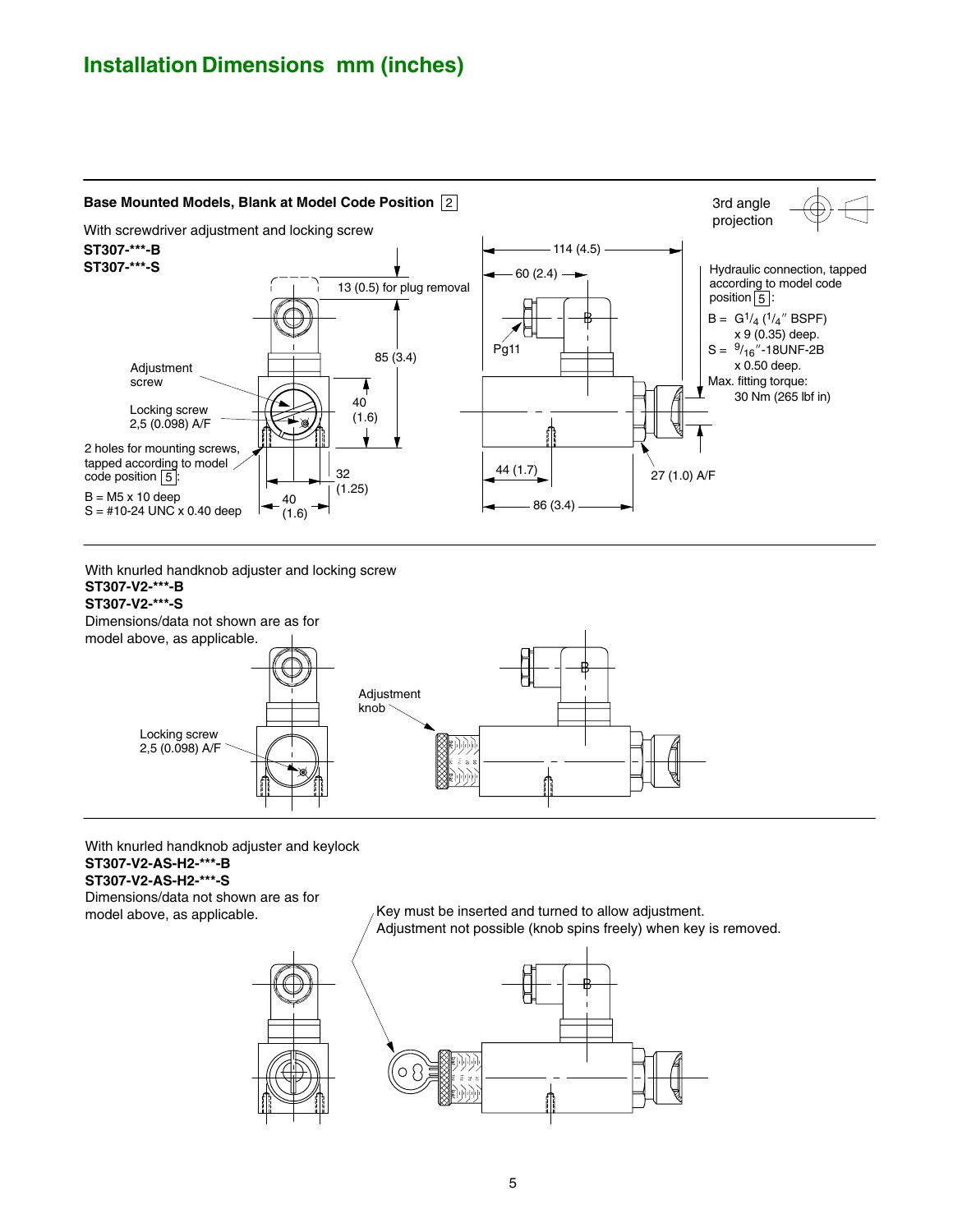

With knurled handknob adjuster and locking screw **ST307-SCH-V2-\*\*\*-B**

#### **ST307-SCH-V2-\*\*\*-S**

Dimensions/data not shown are as for model above, as applicable.



With knurled handknob adjuster and keylock **ST307-SCH-V2-AS-H2-\*\*\*-B**

#### **ST307-SCH-V2-AS-H2-\*\*\*-S**

Dimensions/data not shown are as for model above, as applicable.



Key must be inserted and turned to allow adjustment. Adjustment not possible (knob spins freely) when key is removed.



6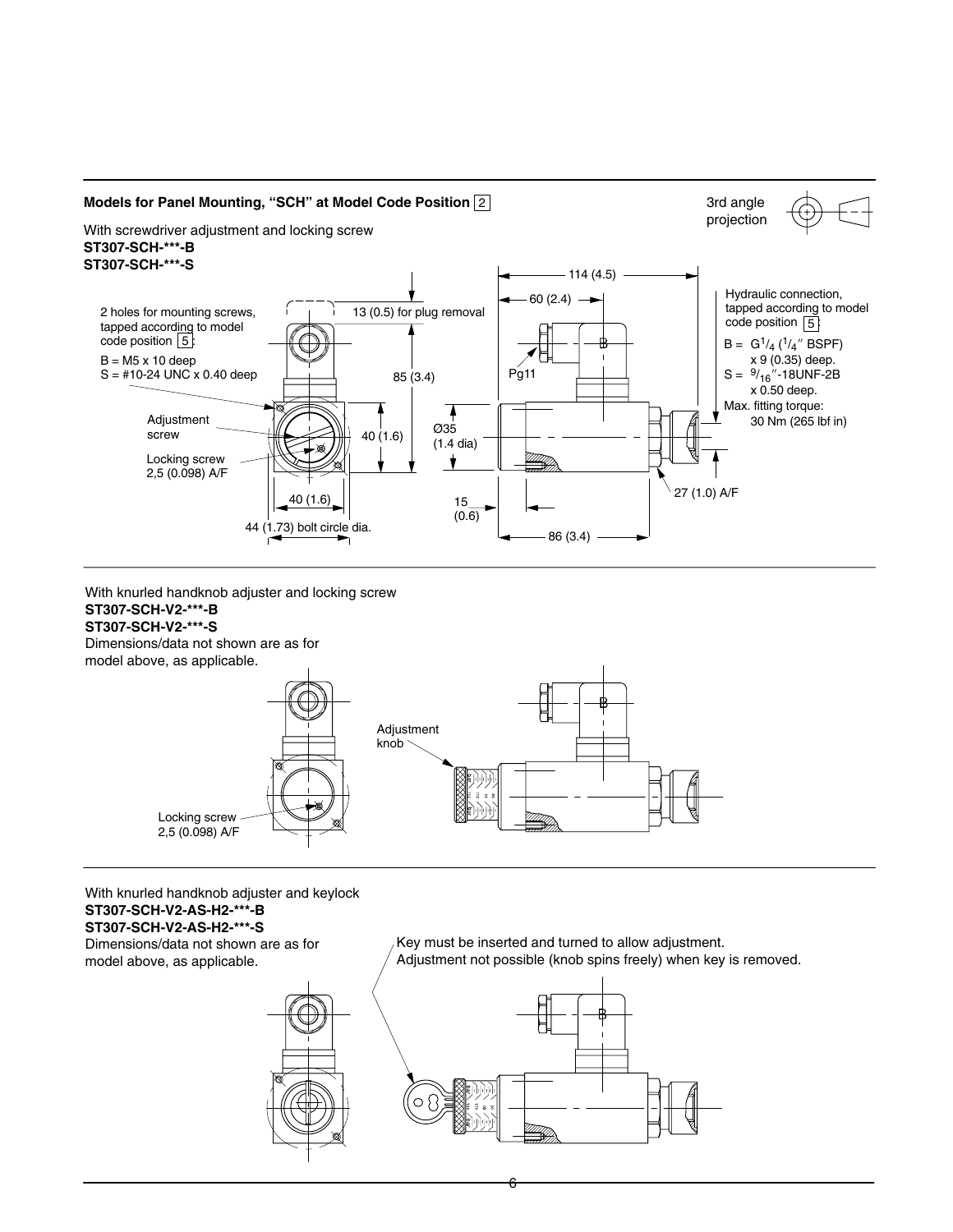

● Only two mounting bolts required, see Mounting Surface, this page.